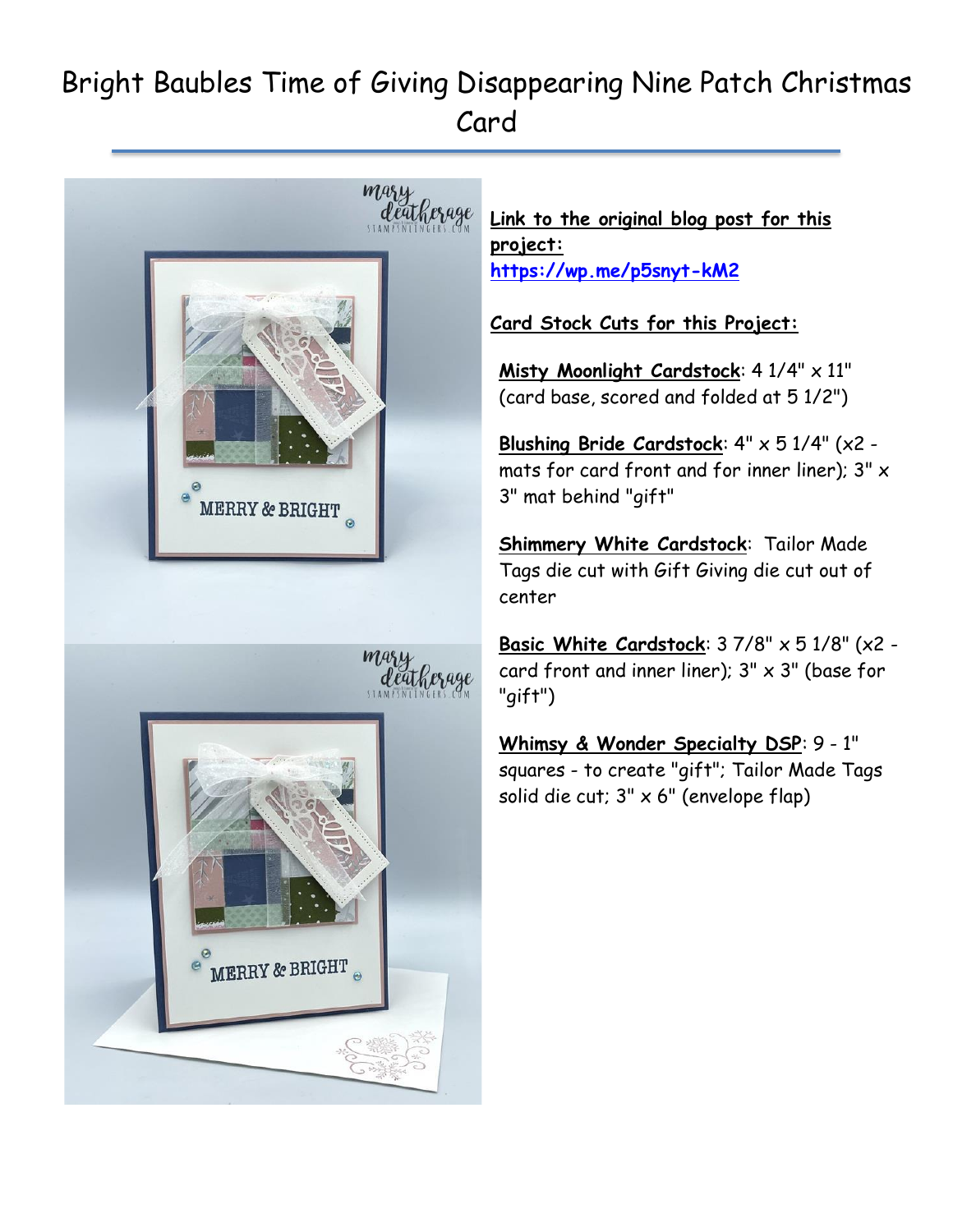## **Instructions for this Project**:

- 1. Cut 9 1" squares of *Whimsy & Wonder Specialty DSP*.
- 2. Adhere the squares to a  $3'' \times 3''$  square of Foam Adhesive Sheet.



3. Use a Paper Trimmer to cut the square in half and then cut each half in half to create 4 squares.



- 4. Re-arrange the squares and adhered them to a  $3'' \times 3''$  square of Basic White cardstock.
- 5. Use the Paper Trimmer to cut the whole thing down to a 2  $7/8$ " x 2  $7/8$ " square.
- 6. Wrap two lengths of *White 3/8" Glittered Organdy Ribbon* around the square securing it in the back with Glue Dots - to look like a wrapped present.
- 7. Use Liquid Glue to adhere the panel to the  $3'' \times 3''$  Blushing Bride mat.
- 8. Use Liquid Glue to adhere the "gift" to one of the  $37/8" \times 51/8"$  piece of Basic White cardstock.
- 9. Stamp the *Bright Baubles* sentiment in Misty Moonlight under the "gift".
- 10. Use Liquid Glue to adhere the panel to one of the  $4'' \times 51/4''$  pieces of Blushing Bride cardstock.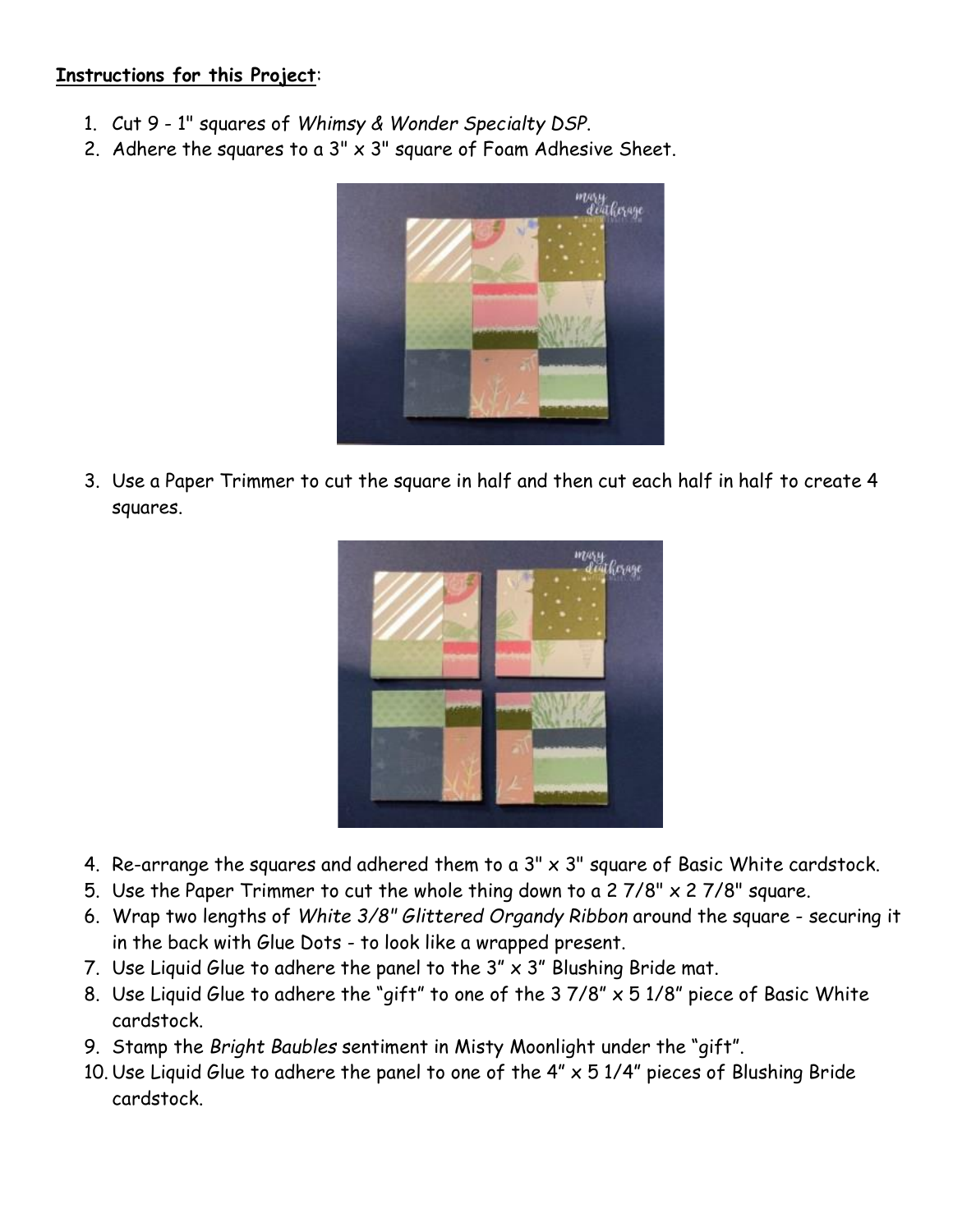- 11. Use a *Tailored Made Tag*, placing the small *Gift Giving* die in the center, to cut a detailed Shimmery White cardstock tag.
- 12. Use the same Tailor Made Tag to cut a solid *Whimsy & Wonder Specialty DSP* tag.
- 13. Use Liquid Glue to adhere the detailed Shimmery White tag to the solid *Whimsy & Wonder Specialty DSP* tag.
- 14. Use Liquid Glue to adhere the tag to the top of the gift.
- 15. Tie a fancy bow from the *White 3/8" Glittered Organdy Ribbon.*
- 16. Use a Glue Dot to adhere the bow over the top of the tag.
- 17. Add some small *Blue Adhesive-backed Gems*.
- 18. On the second 3 7/8" x 5 1/8" piece of Basic White card stock, stamp a *Time of Giving* sentiment in Misty Moonlight.
- 19. In the corners of the panel use stamped-off-once Blushing Bride to stamp the stylized snowflake image from *Time of Giving*.
- 20.Add *Blue Adhesive-backed Gems* in the middles of the snowflakes.



- 21. Use Stampin' Seal to adhere the panel to the second  $4'' \times 5$  1/4" piece of Blushing Bride cardstock.
- 22.Use Stampin' Seal to adhere the panel to the inside of the Misty Moonlight card base.
- 23.Use Stampin' Dimensionals to adhere the card front to the front of the card base.
- 24.Stamp the stamped-off-once Blushing Bride snowflakes from *Time of Giving* on the front of a Basic White Medium Envelope.
- 25. Use Liquid Glue to run a thin line around the edges of the envelope flap. Lay the  $3'' \times 6''$ piece of Evening Evergreen-colored *Whimsy & Wonder Specialty DSP* over the flap and rub it lightly to ensure it's stuck down.
- 26.Use your Paper Snips to cut off the excess paper.
- 27.DONE!